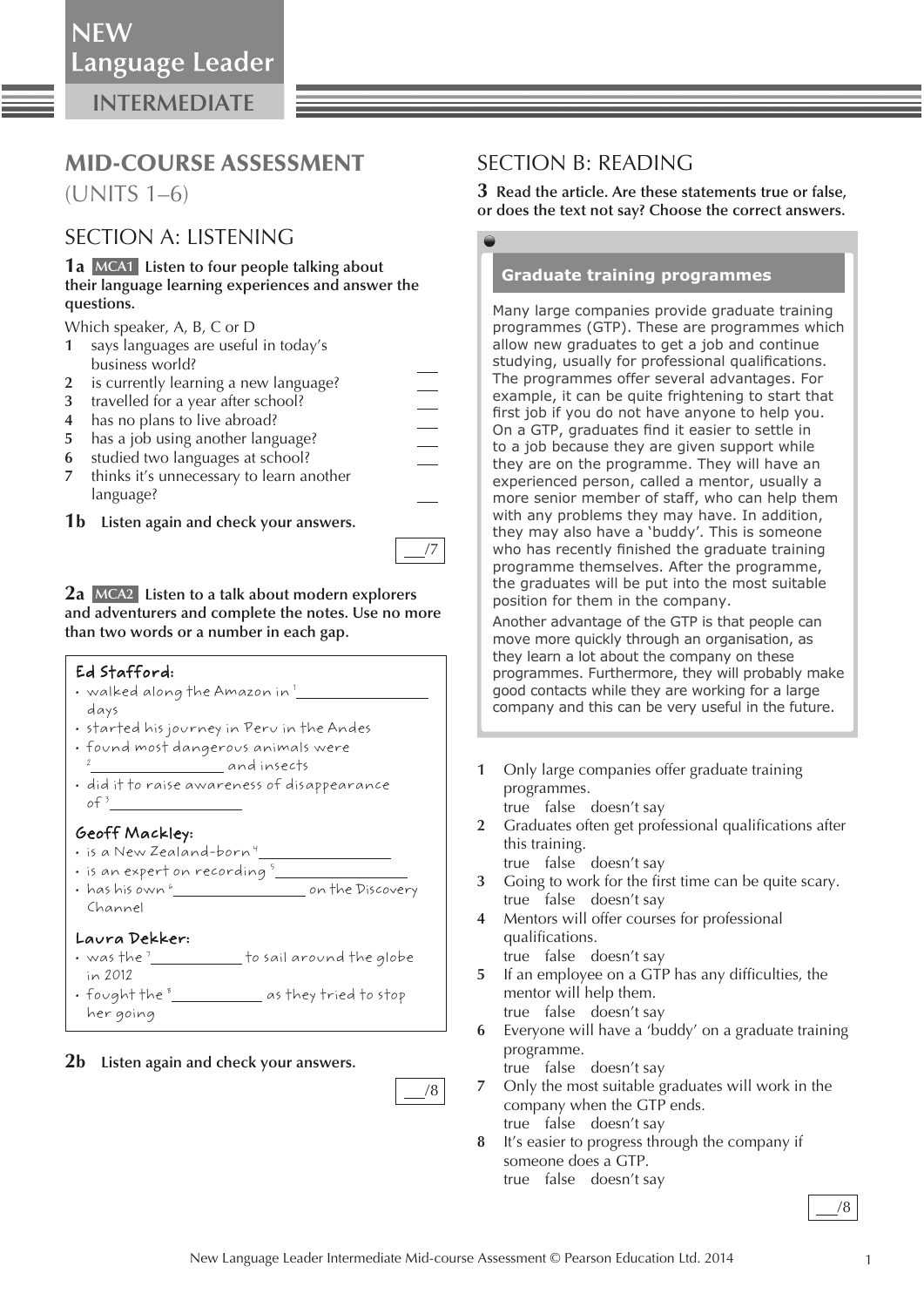## **4 Read the texts and answer the questions.**

## **My favourite TV ad**

## A *John, Cardiff*

I think all the ads for Specsavers, the cheap glasses company, are great. I may have to wear glasses and I might go to them in the future. Their ads all show people doing silly things because they refuse to wear glasses. The ads all start very seriously, like a drama or documentary. The one I like best is where a vet examines a cat lying on his table. He is worried because he can't hear its heart beat. His assistant comes in and he wants to tell her the bad news when she picks up the cat, which was, in fact, her fur hat. Then the ad shows the cat sitting on another table staring at the vet, who looks confused as we see the slogan: 'He should have gone to Specsavers!'

### B *Sarah, London*

I used to love the Tango ad. You remember Tango, that fizzy orange drink? It was very bad for your teeth, but we loved it when we were younger. I still occasionally drink it. Their best ad was the one with a man running round the streets painted the same orange colour as the drink after he had drunk a can of Tango. People even started using 'tango' as a verb in the English language – *you've been tangoed,* which they would use if someone was wearing orange clothes or had a good suntan.

## C *Mrs Beaton, Edinburgh*

My favourite ad was the one for Cadbury Smash, the instant mashed potato product. It was back in the 1970s and 80s. The ad showed a family of Martian robots laughing at how much time humans spend peeling potatoes, cooking them just to smash them to a paste afterwards to make mashed potato. The solution, according to the aliens, is to use Smash instant potato powder. All you have to do is add water and you have mashed potato. I can still remember the slogan: 'For Mash, get Smash'. I think these ads are much better than ones that use cute animals.

### D *Fiona, Catford*

My favourite ad is the one for Cravendale milk, with cats that can use their thumbs like people do. Just imagine what they could do if they could hold things! I can't stop laughing when I see them. Ads with animals in them are always the best. This ad shows cats behaving like humans, using their thumbs to pick up balls, turn the pages of a book, open doors and so on. In the ad, the cats get together to steal the bottle of Cravendale milk from a man eating cereal. I can imagine my cats doing that!

#### **In which text, A, B, C or D, does the person**

- **1** like an ad which uses aliens?
- **2** enjoy ads with animals in them?
- **3** like an ad which created a new word?
- **4** not currently use the product advertised?
- **5** have domestic pets?
- **6** still know the famous saying from the ad?
- **7** find that all the ads make them laugh?

## SECTION C: LANGUAGE

#### **5 Complete the conversation with the correct form of the verbs in brackets.**

- **A:** How long 1 (you / work) in England now?
- **B:** Nearly a year.
- **A:** When exactly 2 (you / start)?
- **B:** Last October. **A:** When 3 (you / go) back to France?
- **B:** In three weeks' time. I've got a job with a large company in Paris.
- $A: \quad 4$ (you / need) to speak English for that job?
- **B:** Of course. That's why I got it. After a year here, I'm quite fluent.
- **A:** Why 5 (you / leave) England? Don't you like it here?
- **B:** I love it, but I couldn't find such a good job here. I have to take it.
- **A:** So 6 (you / stay) here if you could find a better job?
- **B:** Yes, definitely.
- **A:** Hey, I've got a good idea. Let's have a holiday together before you leave. 7  (you / ever / visit) Scotland?
- **B:** No, I never got the chance.
- **A:** Right. Why 8 (we / not take) the car and drive around Scotland?
- **B:** Great idea! That would be fantastic!

## /8

#### **6 Complete the text with one word in each gap.**

Jenny hasn't found a good job 1 . She's been looking  $\frac{2}{2}$  ages and she's still hopeful. So far she has managed to find a few part-time jobs, but they don't pay enough for her to rent her own flat. She's still living with her parents, 3 don't mind her being there, but they would like to see her get a job to match her education and skills. It's harder to find jobs today <sup>4</sup>\_\_\_\_\_\_\_\_\_\_\_\_\_\_\_\_\_ it was <sup>5</sup> they were young. However, Jenny believes that it isn't 6 difficult as people think to get a good job and that she will get one soon. Jenny's parents are also the 7 supportive people she knows and she feels very lucky to have them.



—<br>
—<br>
<br>
<br>
<br>
<br>
<br>
<br><br><br><br><br><br><br><br><br><br>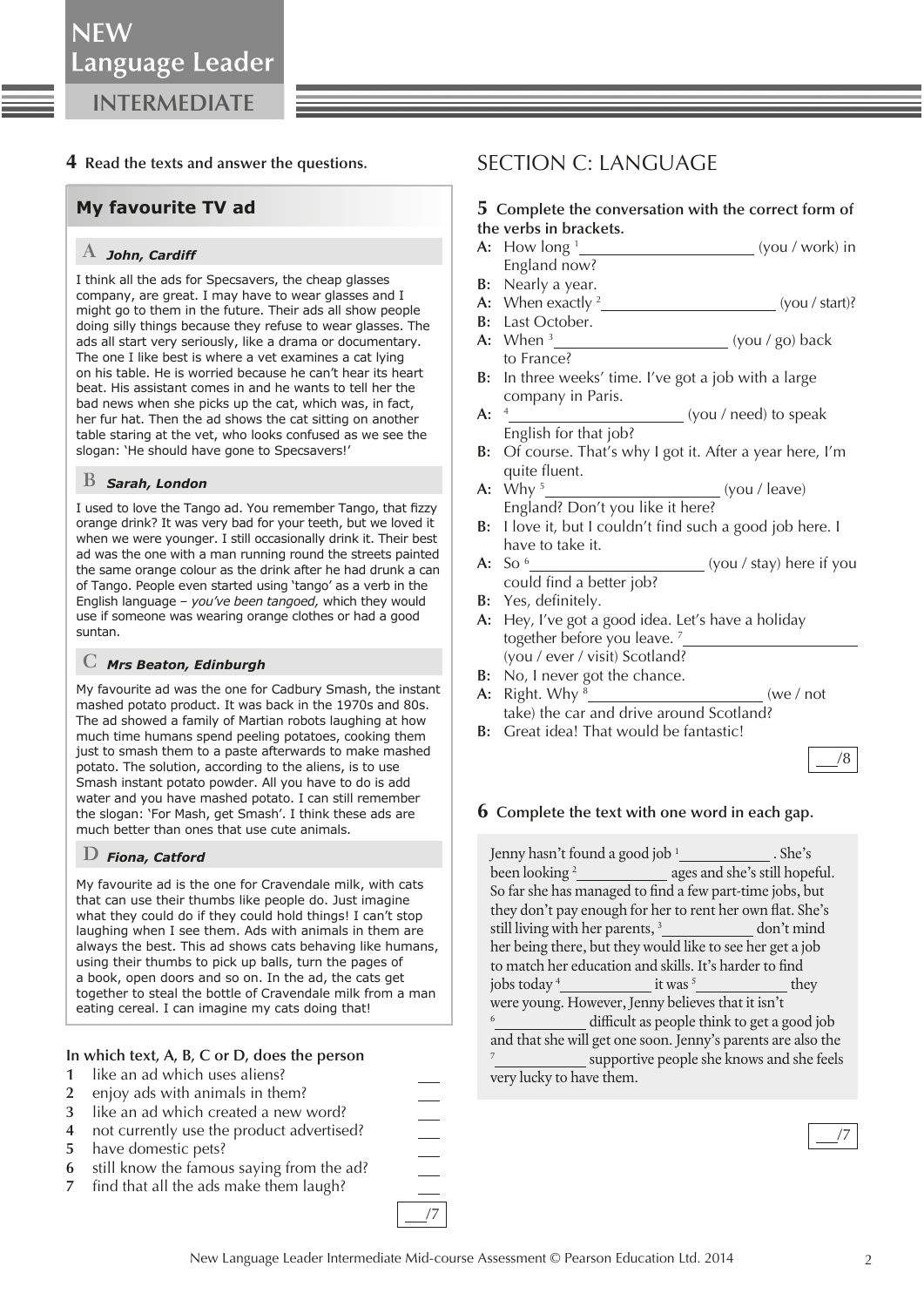#### **7 Complete the second sentence so that it means the**  same as the first.

 **1** She is unlikely to buy a house even if she wins the lottery.

She the lottery.

- **2** David's mother is a famous writer and now he's studying creative writing at university. David, , is now studying creative writing at university.
- **3** We bought the cheapest car we could find when we were students.

We bought expensive car we could find when we were students.

- **4** She studied at Cambridge University, one of the oldest universities in the world. Cambridge university, , is
- one of the oldest universities in the world. **5** This is more difficult than I thought. This isn't I thought.



#### **8 Complete the text with the words in the box. You don't need all the words.**

 catchy challenging time-consuming let progress overconfident broke approach sensitive moody ambitious assertive cautious tedious hard-working overrated

I always thought that to be a teacher you had to be a very <sup>1</sup>\_\_\_\_\_\_\_\_\_\_\_\_\_\_\_\_\_\_\_\_\_\_ person who can keep control in a classroom. However, when I stood in front of my first class, thinking it would be really easy, I soon realised that perhaps I had been rather 2 <sup>2</sup> The teenagers found the lessons *and were not interested in* anything I had to say. The students were not very 4 . They never handed in their homework. They were often very 5 and bad-tempered. It was a good thing that I wasn't a very  $6$ person, otherwise I would have been very upset by this. I enjoy<sup>7</sup> *situations* and this is definitely one of those situations. The experience of my first lesson left me feeling very depressed and I knew that I either had to find a different 8  $\_$  to these classes or give up altogether. I didn't give up and I found new ways to present my subject and keep the youngsters interested. It was <sup>9</sup> at first. I had to spend a lot of time preparing each lesson. But eventually, my hard work paid off and finally I made <sup>10</sup> \_\_\_\_\_\_\_\_\_\_\_\_ and started to enjoy my new career.

/10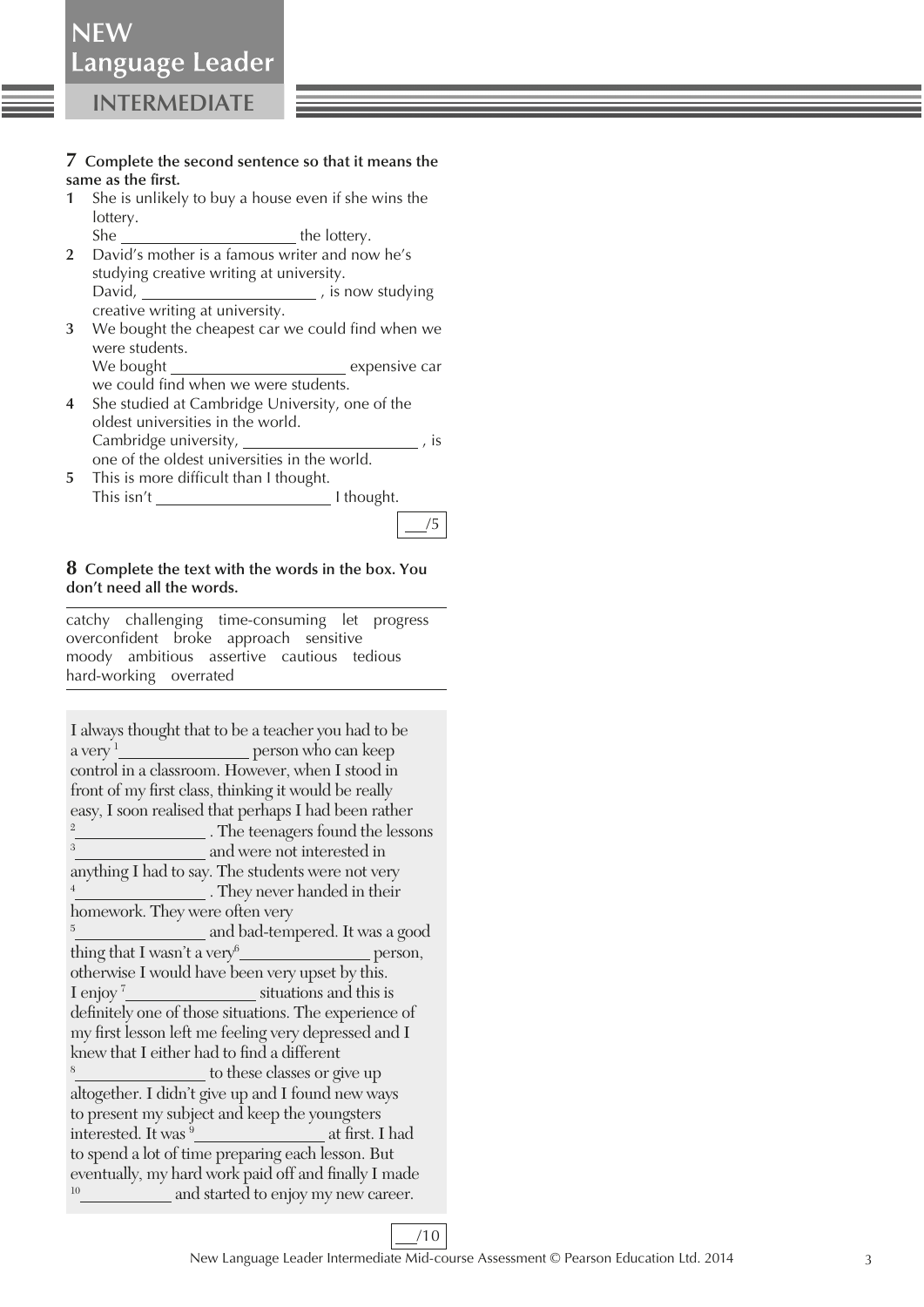**NEW**

**INTERMEDIATE**

## SECTION D: WRITING

**9 Look at the table showing results of 100 employee questionnaires about job satisfaction in a large company over four years. Write a report about the information in the table. You should include:** 

- an introductory sentence.
- some details about all the areas in the questionnaire.
- the general trend during the four years.
- the area of the biggest dissatisfaction.
- the only area of little change.

| <b>Satisfaction with</b>                     | 2010 | 2011 | 2012 | 2013 |
|----------------------------------------------|------|------|------|------|
| job security                                 | 80%  | 75%  | 71%  | 65%  |
| monthly pay                                  | 85%  | 87%  | 72%  | 70%  |
| opportunities<br>for personal<br>development | 67%  | 68%  | 64%  | 68%  |
| relationship with<br>supervisor/boss         | 78%  | 61%  | 54%  | 42%  |

Write about 150 words.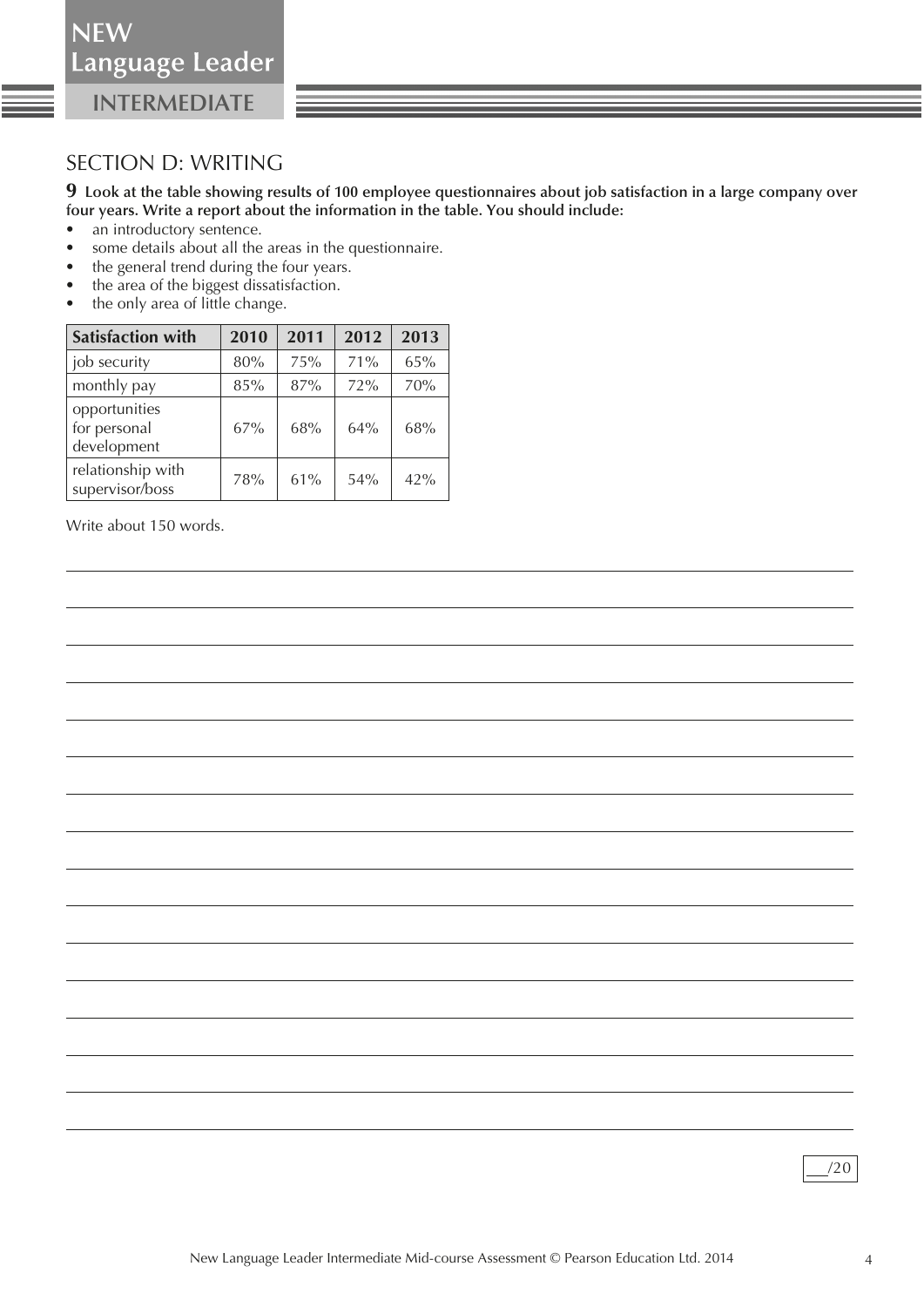SECTION E: SPEAKING

#### **10 Prepare to talk to your teacher about some of your opinions. You have two minutes to prepare. Make some notes so that you can**

- describe the personality of someone who is important in your life.
- say if you think personality is more important than the way someone looks.
- say what kind of advertisements attract you and why.
- explain which you think is better private or state education.
- say what you would like to study if you could study any subject at all.

 **When you have prepared, talk to your teacher. Your teacher will ask you questions.** 

**Your notes**